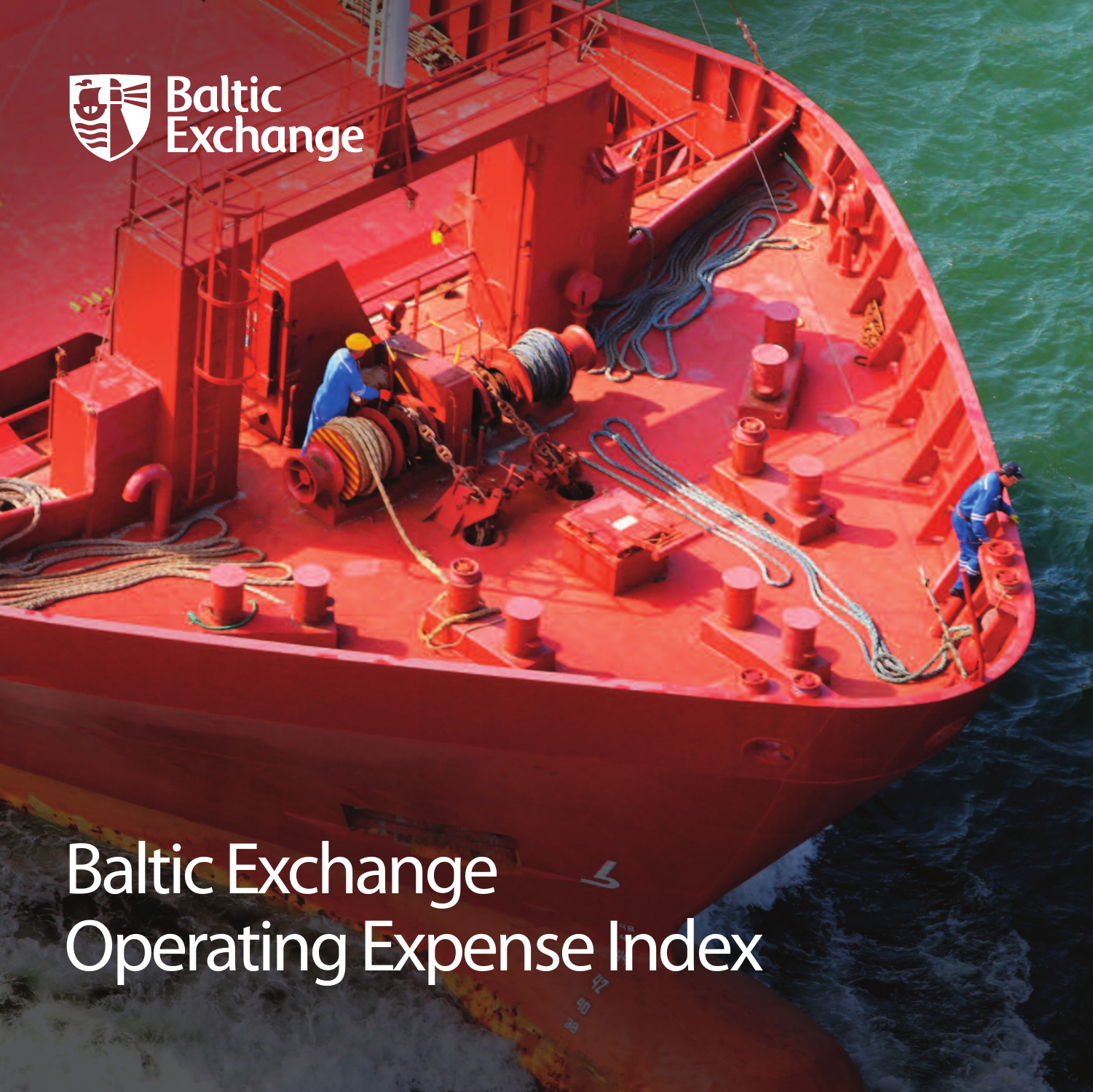#### Track the cost of operating vessels and calculate vessels'residual values with the new quarterly **Baltic Operating Expense Index (BOI).**

- OpEx Crew (USD per day, including all fees)
- $\bullet$  OpEx Technical ((USD per day, including all fees)
- OpEx Insurance (USD per day, including all fees and rebates)
- Drydock costs are also provided, amortised over five years to give a USD/day price, but published separately and will not contribute to BOI. 20

### **Baltic OpEx Crew**

#### *Value expressed in USD/Day*

- Wages fully loaded (national costs, agency, overtime, standby)
- $\bullet$  Unions, Dues, ITF
- Victualling and domestic provisions
- $\bullet$  Travel
- $\bullet$  Medical
- **•** Training, STCW requirements, in-lieu-of-cadets training cost (cadets not in standard complements)
- $\bullet$  All other Manning expenses other than Insurance
- Manager's Fees relating to crewing, or an apportionment

# **Baltic OpEx Insurance**

# *Value expressed in USD/Day*

- **•** Wages fully loaded (national costs, agency, overtime, standby)
- $\bullet$  Unions, Dues, ITF
- Victualling and domestic provisions
- $\bullet$  Travel
- $\bullet$  Medical
- **•** Training, STCW requirements, in-lieu-of-cadets training cost (cadets not in standard complements)
- All other Manning expenses other than Insurance
- Manager's Fees relating to crewing, or an apportionment

# **Baltic OpEx Technical**

#### *Value expressed in USD/Day*

- **•** Stores: Deck, engine, stewards'
- Lubricating oils
- Repairs: Deck, electrical, engine
- $\bullet$  LSA, FFA
- **•** Surveys, flag, class
- Spares, transportation, clearances
- $\bullet$  Superintendent/technician travel and per diem/fees
- Owners' protective agents, husbandry fees, launches
- $\bullet$  All other general expenses and unrecoverables, other than insurance
- Manager's fees relating to technical, or an apportionment

# **Five Year Drydock**

(not included in the headline BOI) *Value expressed as a lumpsum.*

Drydocking is a separate assessment and does not contribute to the Index.

Five year drydocking in China 12 days at the yard of which five in dry dock, no steel exchange, no full blasting of the hull, no cargo hold upgradation, the application of midto-high-range coating and AFS for five years; full ranging of both anchor chains, boiler survey, docking & special survey; overhauls/ maintenance per maker/ flag guidelines for ME, ME+AE turbochargers, governors, LSA, FFA, radio/nav equipment, BWTS; overhaul air circuit breakers, ballast and sea water pump, some motors, sea water pipes on condition basis; calibration of ballast tank gauges and water ingress system.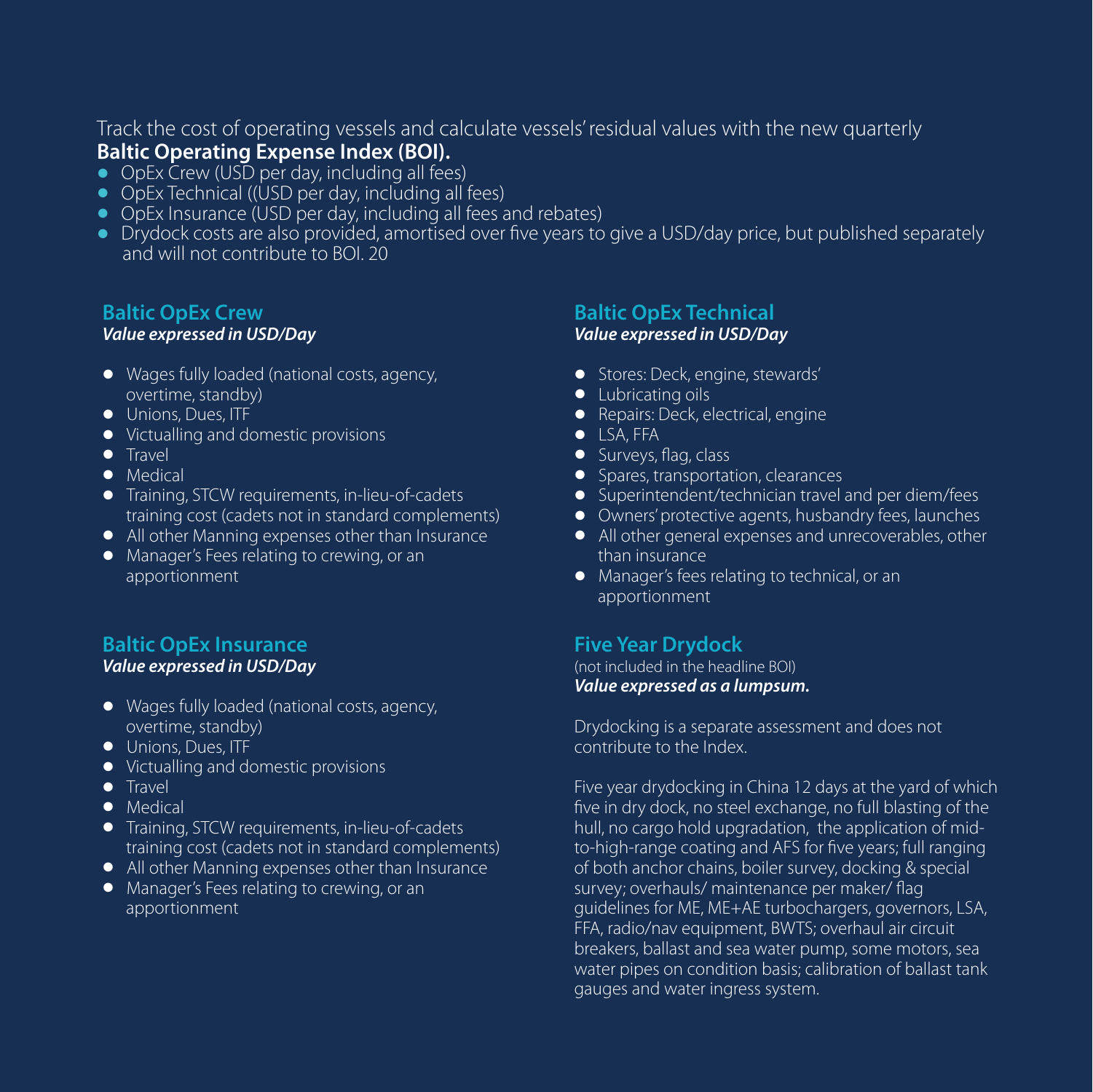### **Capesize**

180,000 mt dwt built in"first class competitive yard", 199,000cbm grain, LOA 290m, beam 45m, draft 18.2m SSW. Not ice classed. 5 years old. Special survey passed.

- l 19 crew, ITF flag, standard to maintain Rightship 3-star minimum, US/Australia Visa costs not covered; drug and alcohol testing program, bunker quality testing program. Managers'fees included in costs.
- 60% days at sea, 40% in port, half of which in tropical waters. Trading Australia/China, Brazil/Rotterdam, Brazil/China.
- l Vessel on 5-year DD regime otherwise IWS, well-maintained steel and coating, being maintained to retain sale price.
- 380 CST fuel oil or equivalent compliant with MARPOL specifications at any time.
- l International Group P&I, 1st class H&M, IACS. No breaches of IWL or Additional War Risks covered.
- **•** Lubeoil and spares included under Technical.



#### Supramax

"Tess 58"type 58,328 mt dwt on 12.80m draft SSW built in a Japanese yard – European standard B&W main engine. LOA 189.99m, Beam 32.26m, 72,360 cbm grain, 5 holds/hatches, 4 x 30mt cranes with 4 x 12cbm grabs. Not ice-classed. 5 years old. Special Survey passed.

- **•** 20 crew, ITF flag, standard to maintain Rightship 3-star minimum, US/Australia Visa costs not covered; drug and alcohol testing program, bunker quality testing program, Owner's inventory for light intermediary hold cleaning only. Managers'fees included in costs.
- 60% days at sea, 40% in port, half of which in tropical waters.
- l Vessel on 5-year DD regime otherwise IWS, well-maintained steel and coating, being maintained to retain sale price, hold coating at N American grain standard.
- 380 CST fuel oil or equivalent compliant with MARPOL specifications at any time
- International Group P&I, 1st class H&M, IACS. No breaches of IWL or Additional War Risks covered. - Lubeoil and spares included under Technical

#### Panamax

82,500 mt dwt built in"first class competitive yard", 97,000cbm grain, LOA 229m, draft 14.43m. Not ice classed. 5 years old. Special survey passed.

- l 19 crew, ITF flag, standard to maintain Rightship 3-star minimum, US/Australia Visa costs not covered; drug and alcohol testing program, bunker quality testing program, Owner's inventory for light intermediary hold cleaning only. Managers'fees included in costs.
- 60% days at sea, 40% in port, half of which in tropical waters.
- l Vessel on 5-year DD regime otherwise IWS, well-maintained steel and coating, being maintained to retain sale price, hold coating at N American grain standard.
- 380 CST fuel oil or equivalent compliant with MARPOL specifications at any time.
- **International Group P&I, 1st class H&M, IACS. No breaches of** IWL or Additional War Risks covered. - Lubeoil and spares included under Technical.

### Handysize

38,200mt dwt at draft 10.538m SSW, built in"first class competitive yard", 47,125cbm grain, LOA 180m, beam 29.8m, 5 holds, 5 hatches, 4 x 30mt cranes, European standard B&W main engine. Not ice classed. 5 years old. Special survey passed.

- 20 crew, ITF flag, standard to maintain Rightship 3-star minimum, US/Australia Visa costs not covered; drug and alcohol testing program, bunker quality testing program, Owner's inventory for light intermediary hold cleaning only. Managers'fees included in costs.
- **1** 70% days at sea, 30% in port, half of which in tropical waters.
- l Vessel on 5-year DD regime otherwise IWS, well-maintained steel and coating, being maintained to retain sale price
- 380 CST fuel oil or equivalent compliant with MARPOL specifications at any time
- **International Group P&I, 1st class H&M, IACS. No breaches of** IWL or Additional War Risks covered. - Lubeoil and spares included under Technical